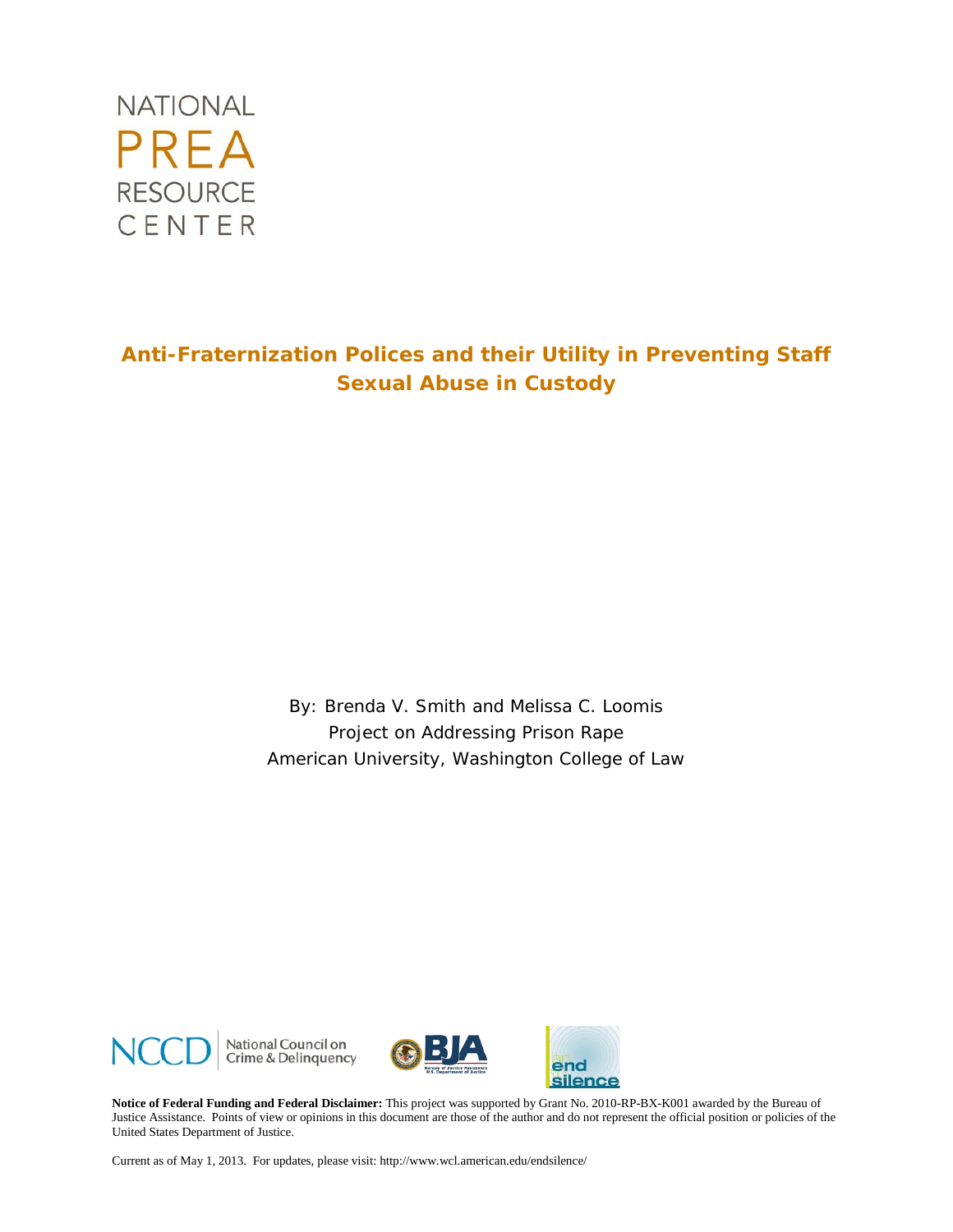# **Anti-Fraternization Polices and Their Utility in Preventing Staff Sexual Abuse in Custody**

**Brenda V. Smith**

Professor of Law **Director** The Project on Addressing Prison Rape The Washington College of Law 4801 Massachusetts Ave NW Washington DC, 20016 Phone: 202-274-4261 Fax: 202-274-4182 [bvsmith@wcl.american.edu](mailto:bvsmith@wcl.american.edu)

**Melissa C. Loomis, J.D.**  Research Fellow The Project on Addressing Prison Rape The Washington College of Law 4801 Massachusetts Ave NW Washington DC, 20016 Phone: 202-274-4429 Fax: 202-274-4373 [mloomis@wcl.american.edu](mailto:mloomis@wcl.american.edu)

We would like to thank Takiya Wheeler, Dean's Fellow, for her research assistance.



Current as of May 1, 2013. For updates, please visit: 1 http://www.wcl.american.edu/endsilence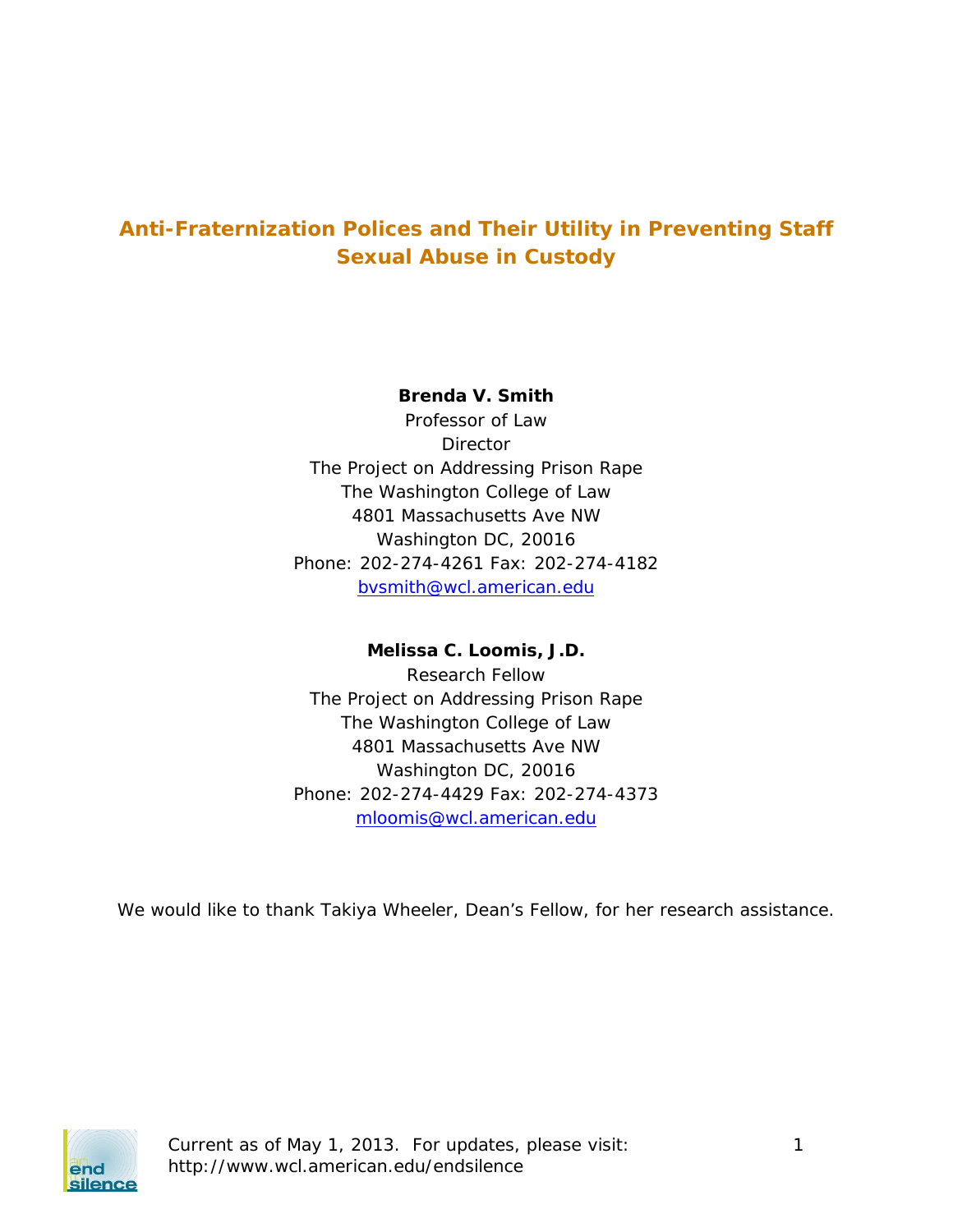In April 2013, federal authorities indicted thirteen female correctional officers who were involved in a conspiracy led by a prison gang to smuggle contraband into the Baltimore City Detention center. The prison gang members sustained their operations by developing long-term sexual relationships with female correctional officers. Female correctional officers routinely had sexual relations with gang members inside the detention center. The lead defendant fathered five children with four correctional officers, and two officers tattooed his name on their bodies. These sexual relationships facilitated a dangerous drug operation, and compromised officer safety and overall facility security. Similar stories have echoed in countless other facilities over the years. $1$ 

To combat the problems that sexual and familial relationships between inmates and correctional workers can raise, including security breaches and the reputation of the agency, correctional authorities have created and implemented anti-fraternization policies to regulate relations between correctional staff and inmates, both within and outside the correctional environment. These policies prohibit employees from engaging in relationships, romantic, financial, or otherwise, with current or former inmates and their families.<sup>[2](#page-2-1)</sup> These policies are also prevalent in juvenile and jail settings.<sup>[3](#page-2-2)</sup> Correctional agencies most often justify these policies based on security and safety concerns. Many of these policies permit limited relationships, especially

<span id="page-2-2"></span><span id="page-2-1"></span><sup>3</sup> *See, e.g.*, ALASKA DEP'T OF JUVENILE JUSTICE, POLICY NO. 307, PROHIBITED ACTS 29 (2001), *available at* [http://www.wcl.american.edu/endsilence/juvenile\\_policies.cfm](http://www.wcl.american.edu/endsilence/juvenile_policies.cfm) (prohibiting "Personal interactions or engagements (such as dates or sexual relations), resulting from employment with the Division of Juvenile Justice, with family members of residents or former residents who are under the jurisdiction of the Department of Health and Social Services)



 $\overline{\phantom{a}}$ 

<span id="page-2-0"></span><sup>1</sup> *Jail Guard Accused of Trading Cookies for Sex,* MSN NEWS (Mar. 11, 2013) (reporting that a Washington state corrections officer was charged with first degree sexual misconduct for trading homemade chocolate chip cookies and other items for sexual favors from a twenty-two year-old female inmate); *Prison Escape Foiled, DA Says*, THE BOSTON GLOBE*,* A1 (Nov. 26, 2008) (noting that a correctional nurse was charged after attempting to assist an inmate escape, by smuggling in saw blades and a handcuff key); Mark Gunderman, *Leja Found Guilty of Murder*, CHIPPEWA HERALD (Jan. 12, 20012) (narrating the story of a female correctional officer who became romantically involved with a male inmate, and was later entrenched in a murder plot as a result).

 $2$  For examples of anti-fraternization policies, please visit: <http://www.wcl.american.edu/endsilence/policies.cfm>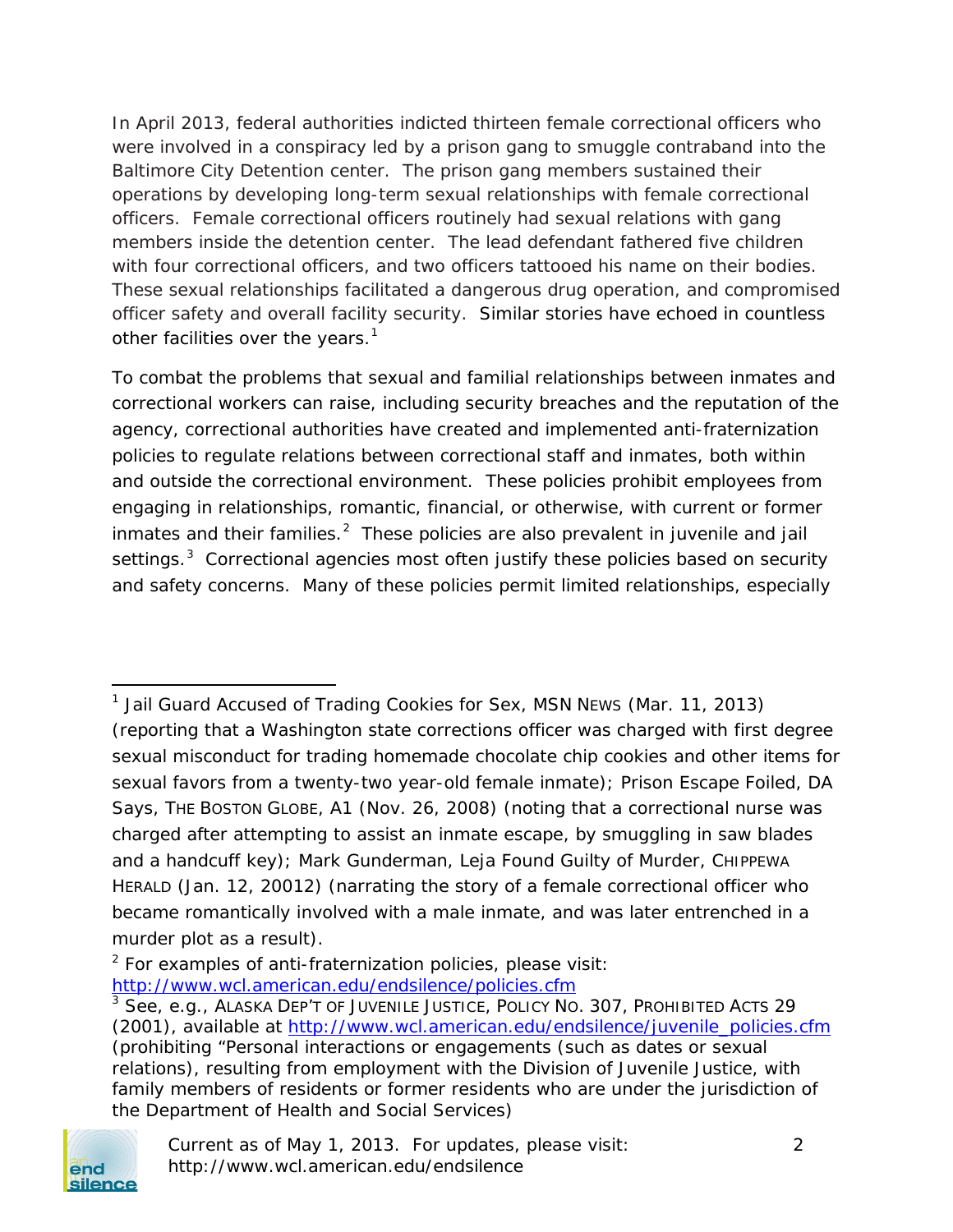those that predated the inmate or youth's contact with the justice system, but require that the staff member provide notice to the agency of the relationship.<sup>[4](#page-3-0)</sup>

Correctional employees who seek to maintain relationships with current or former inmates or youth and wish to retain their employment, most commonly challenge anti-fraternization policies using the First Amendment right to freedom of association. The First Amendment of the United States Constitution states that "[c]ongress shall make no law respecting an establishment of religion, or prohibiting the free exercise thereof; or abridging the freedom of speech, or of the press; or the right of the people peaceably to assemble, and to petition the Government for a redress of grievances."<sup>[5](#page-3-1)</sup> Employees who have been disciplined or terminated for association with a current or former inmate assert that these punitive measures violate their constitutional right to freedom of association or privacy.

Courts, however, rarely find that anti-fraternization policies violate employees' constitutional rights, and most courts have held that correctional facilities' interests in preserving security and order outweigh employees' interest in romantic relationships. These decisions generally permit correctional employers to either limit or prohibit relationships between correctional staff and inmates or former inmates. Courts will strike down anti-fraternization policies when the facility does not adequately justify the security and safety needs underlying the policy.<sup>[6](#page-3-2)</sup>

Below is a case law digest, detailing how courts across various jurisdictions have analyzed employees' challenges to anti-fraternization policies. Although the cases below only cover adult institutions, the tension between staff relationships and antifraternization policies persists in juvenile agencies as well. Agencies should be mindful that these policies can have a greater impact for female staff; note that of the twenty-six cases below, only nine implicate male staff. The impact of antifraternization policies seems to fall more heavily on female staff because of the

<span id="page-3-2"></span><span id="page-3-1"></span><span id="page-3-0"></span> $6$  Via v. Taylor, 224 F. Supp. 2d 753 (D. Del. 2002) (holding that the facility did not adequately explain why policy prohibiting all relationships between staff and former offenders was appropriate in light of security concerns); Reuter v. Skipper, 832 F. Supp. 1420 (D. Or. 1993) (striking down an anti-fraternization policy that was not narrowly tailored to meet security concerns); Ziccarelli v. Leake, 767 F.Supp. 1450 (N.D. Ill. 1991) (finding that an unwritten policy prohibiting officers from testifying on a criminal defendant's behalf did not further facility safety).



 $\overline{\phantom{a}}$ 

<sup>4</sup> *See, e.g.*, Reuter v. Skipper, 832 F.Supp. 1420 (D. Or. 1993) (holding that it was unconstitutional for a correctional agency to retroactively apply a policy prohibiting relationships with inmates).

<sup>5</sup> U.S. CONST. amend I.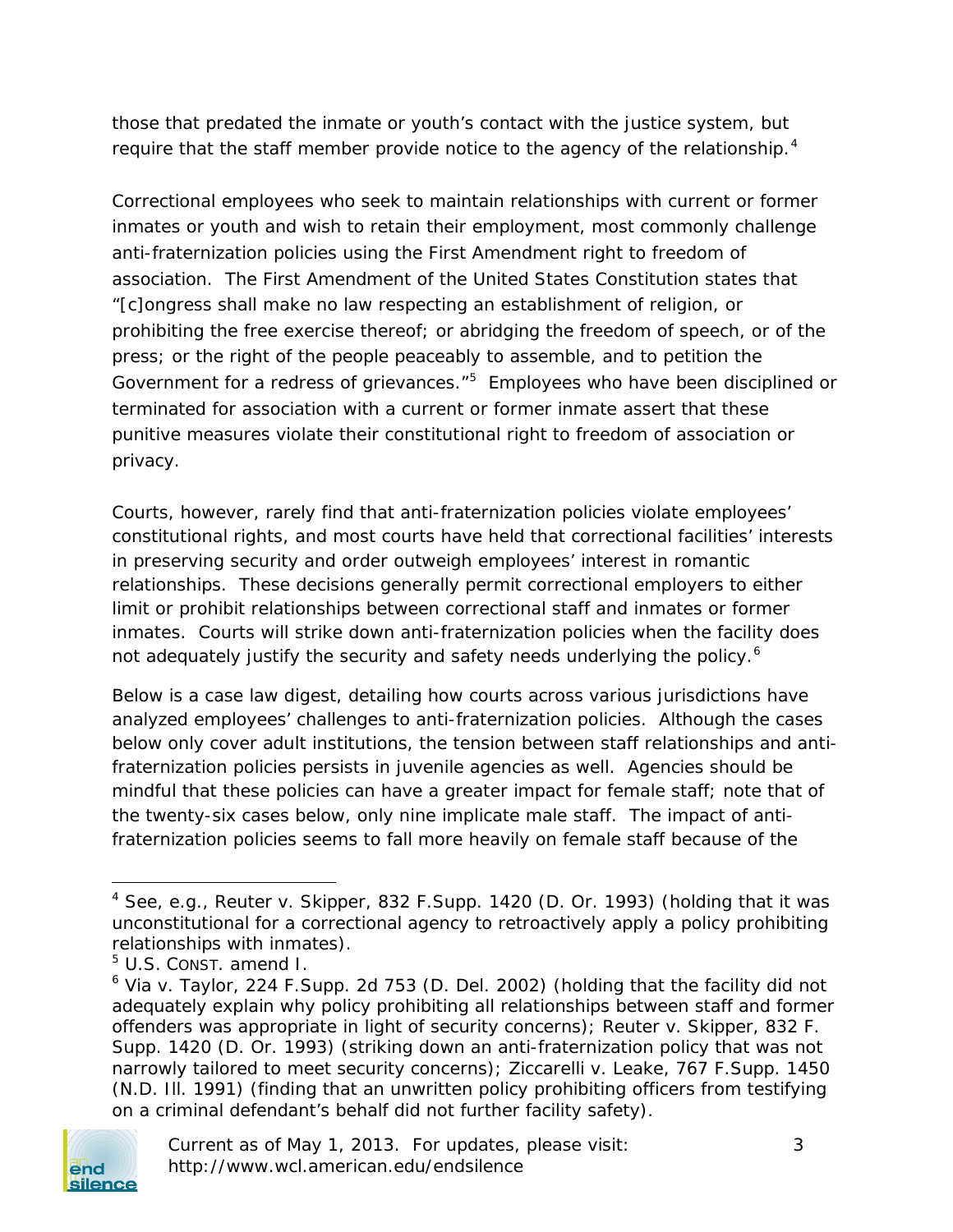greater number of male inmates. As one court specifically noted, "since the ratio of male prisoners to female guards is vastly higher than the ratio of female prisoners to male guards, there is no doubt that an anti-fraternization policy . . . will impair the marital prospects of women far more than those of men."<sup>[7](#page-4-0)</sup>

<span id="page-4-0"></span>l <sup>7</sup> Keeney v. Heath, 57 F.3d 579, 582 (7th Cir. 1995).



Current as of May 1, 2013. For updates, please visit: 4 http://www.wcl.american.edu/endsilence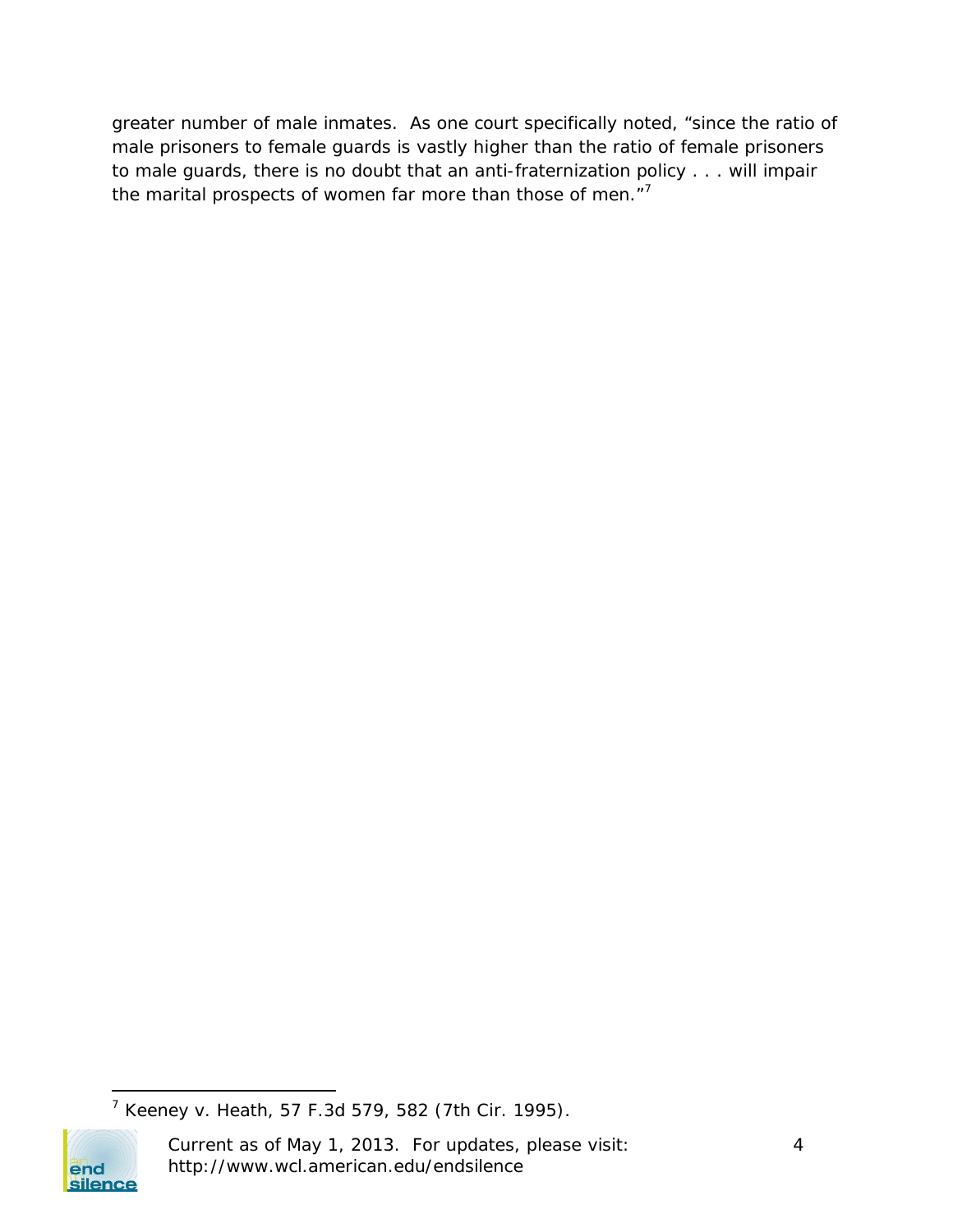## **Cases Upholding Agency Anti-Fraternization Policies**

**1st Circuit** (Maine, Massachusetts, New Hampshire, Rhode Island, Puerto Rico)

*Poirier v. Massachusetts Dept. of Correction*, 558 F.3d 92 (1st Cir. 2009): A female correctional officer employed at the Massachusetts Department of Corrections (MDOC) developed a relationship with a male inmate, although investigations could not substantiate allegations about the relationship. Upon the inmate's release, the officer reported to correctional authorities that she would have continuing contact with him. Correctional authorities denied the officer's request for the inmate to reside with her, and later fired the officer for unauthorized contact. The officer claimed that the MDOC and its commissioner violated her Fourteenth Amendment right to intimate association. The court granted the MDOC's motion for summary judgment, and found the MDOC did not violate the officer's rights, giving great deference to the maintenance of prison security and order.

2<sup>nd</sup> Circuit (Connecticut, New York, Vermont)

*Fisher v. Goord*, 981 F.Supp. 140 (W.D.N.Y. 1997): A female inmate alleged several male correctional officers raped her while she was in custody. She also alleged correctional officials violated her First Amendment rights when they punished her for sending love letters to correctional officers. She requested that the court grant a preliminary injunction to move her to another facility to vindicate these rights. The court dismissed her motion for preliminary injunction, because inmates do not have a First Amendment right to write love letters to correctional officers, and correctional officials have a legitimate interest in prohibiting and punishing such conduct. The court also noted that "sexual interactions between corrections officers and inmates, no matter how voluntary, are totally incompatible with the order and discipline required in a prison setting." Furthermore, the court found that even if the inmate could prove the correctional officers had violated her First Amendment rights, transfer to another facility would not be an appropriate remedy.

*Baron v. Meloni*, 602 F.Supp. 614 (W.D.N.Y. 1985): The male deputy sheriff at the Monroe County Sheriff's Department developed a relationship with the estranged wife of an organized crime member. She, herself, was never convicted of a crime, but had past associations with organized crime figures. The Chief of Detectives ordered the deputy not to associate with her. After the order, the deputy was seen with the wife on three different occasions and was again told not to associate with

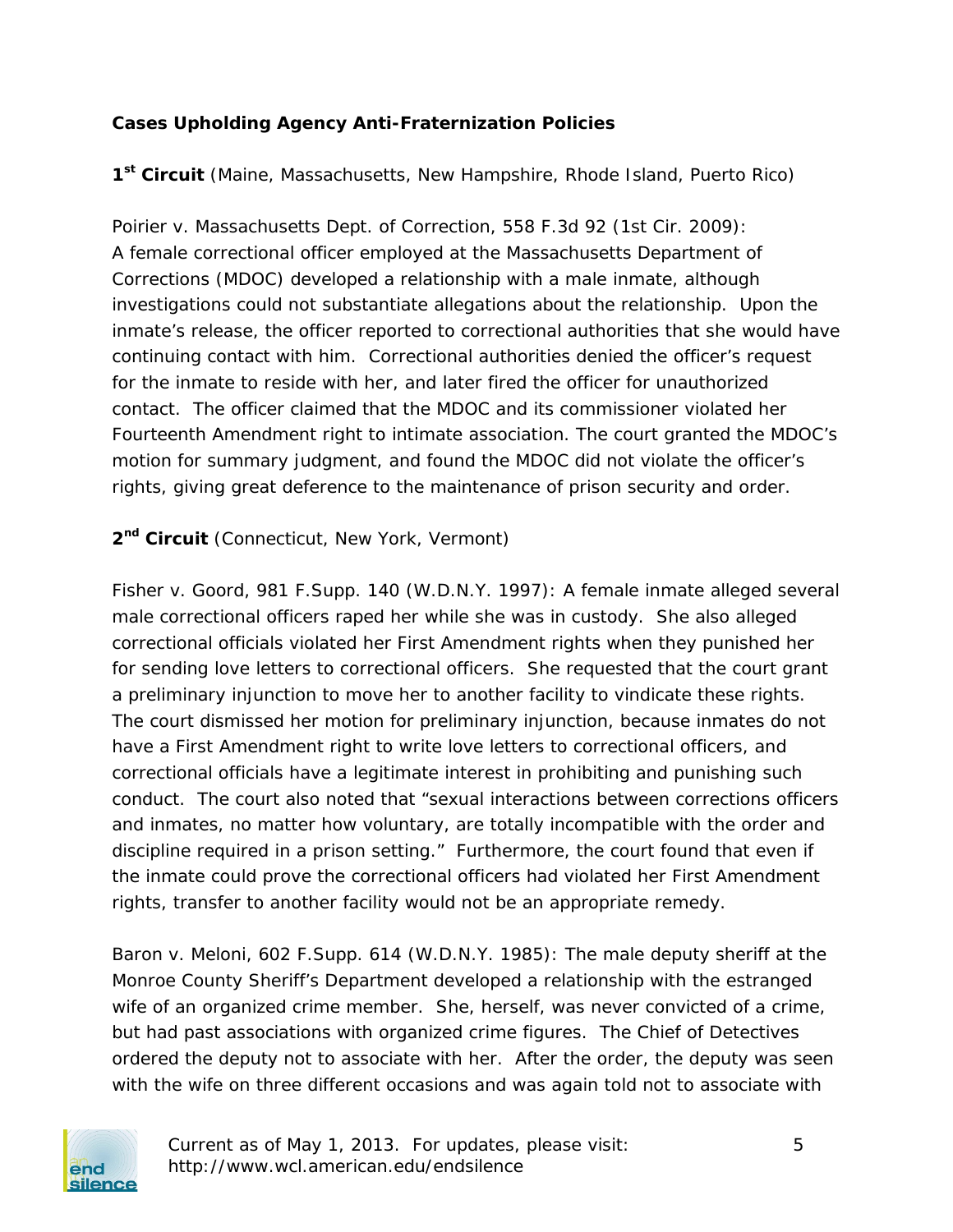her. Although officials held a disciplinary hearing, they took no further action against the deputy. Later, the wife was injured in a car accident while she was driving the deputy's car. After this incident, officials charged the deputy with insubordination, consorting with persons of ill repute, and conduct discrediting the department. At a hearing, the sheriff discharged the deputy for insubordination. The deputy brought suit, claiming First and Fourteenth Amendment violations. The court found that his termination was proper, given that the department was currently investigating organized crime, and the deputy was romantically involved with someone with ties to organized crime members.

*Laspisa v. Mahoney*, 198 A.D.2d 279 (N.Y.A.D. 1993): The Sheriff at Suffolk County Jail terminated a female correctional officer for violating the agency's policies by fraternizing with a male inmate and continuing a relationship with him after his release. The court affirmed the correctional officer's dismissal, finding that "[a] police force is a quasi-military organization demanding strict discipline," and that internal discipline of employees should be given great deference. The court held that termination was proportionate to the officer's conduct, as a relationship with an inmate poses a serious threat to security.

*Vega v. Department of Correctional Services*, 186 A.D.2d 340 (N.Y.A.D. 1992): A female correctional officer received a notice of discipline that referenced her marriage to a former male inmate. The disciplinary note also listed her "covert and unauthorized conduct in developing and maintaining an apparent close relationship with an inmate and parolee." The officer challenged her dismissal as arbitrary and capricious, and claimed the dismissal violated a state law, which prohibited employers from dismissing an employee based on the employee's marital status. The court found that she was not dismissed for her marital status, but for violating the Employees' Manual rule prohibiting employees from having a "relationship with any inmate, former inmate, [or] parolee in any manner or form which is not necessary or proper for the discharge of the employee's duties," and requiring the employee to make a report of such behavior. The court found that agency did not discipline the employee for her marriage, but for violating agency rules governing anti-fraternization.

**3rd Circuit** (Delaware, New Jersey, Pennsylvania)

*Lord v. Erie County,* 476 Fed. Appx. 962 (3d Cir. 2012): The former roommate of a male correctional officer was arrested on misdemeanor simple assault and



Current as of May 1, 2013. For updates, please visit: 6 http://www.wcl.american.edu/endsilence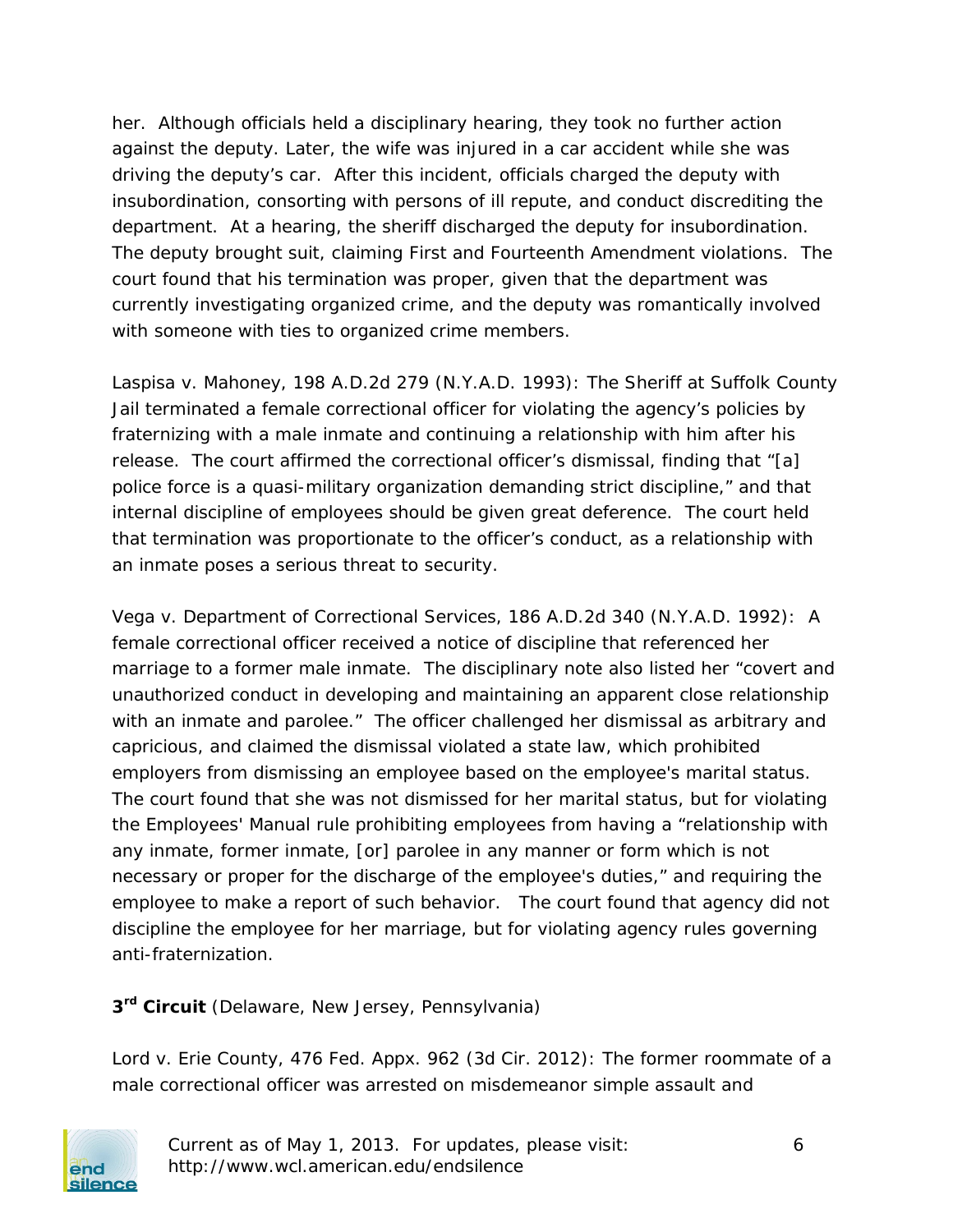disorderly conduct, and spent forty-eight hours at the Erie County Prison, and received twenty-one months of probation. The officer informed the warden of this incident, and the warden advised the officer to stay away from his friend in light of the agency's anti-fraternization policy, which stated that "[e]mployees shall not develop a personal relationship with inmates during, or for at least one year after, the inmate's incarceration. (Examples of personal relationships include romance, co-habitation, business dealings or the provision of legal assistance)." The officer continued the friendship with his former male roommate, against the facility's antifraternization policy and the warden's orders to stay away from the felon. Another employee saw the officer and his friend out at a bar, and the warden asked the employee to resign. The officer refused to resign and was terminated. The officer brought an action alleging violation of his First Amendment association rights and procedural due process rights. The court found that the anti-fraternization policy did not violate his First Amendment rights, as mere friendships do not merit constitutional protection.

*Lape v. Pennsylvania*, No: 05–1094, 157 Fed. Appx. 491 (3d Cir.2005): A female counselor at the Pennsylvania Department of Corrections (PA DOC) brought suit challenging her termination for marrying a former inmate. The pair met while the inmate was under the counselor's care. The inmate was transferred because of unsubstantiated allegations that the counselor and inmate had developed a relationship. After his transfer, the inmate telephoned the counselor at home and sent her correspondence, and the counselor may have sent him a Christmas card. Shortly after the inmate was paroled, the two were married. The counselor added her husband to her medical coverage. A year later, he was readmitted as a parole violator. While he was housed within a community corrections facility, he filed a form requesting permission to operate his wife's motor vehicle.

The PA DOC code of ethics stated that "[t]here shall be no fraternization or private relationship of staff with inmates, parolees, or members of their families," and that "[e]mployees will promptly report to their supervisor any information which comes to their attention and indicates violation of the law, rules, and/or regulations of the [DOC] by either an employee or an inmate . . ."

The PA DOC terminated the counselor for violating the code of ethics. The female officer brought a claim alleging violations of her First Amendment right of free association. The court noted that the PA DOC did not terminate the counselor for marrying a parolee, but for having unauthorized conduct with an inmate and



Current as of May 1, 2013. For updates, please visit: 7 http://www.wcl.american.edu/endsilence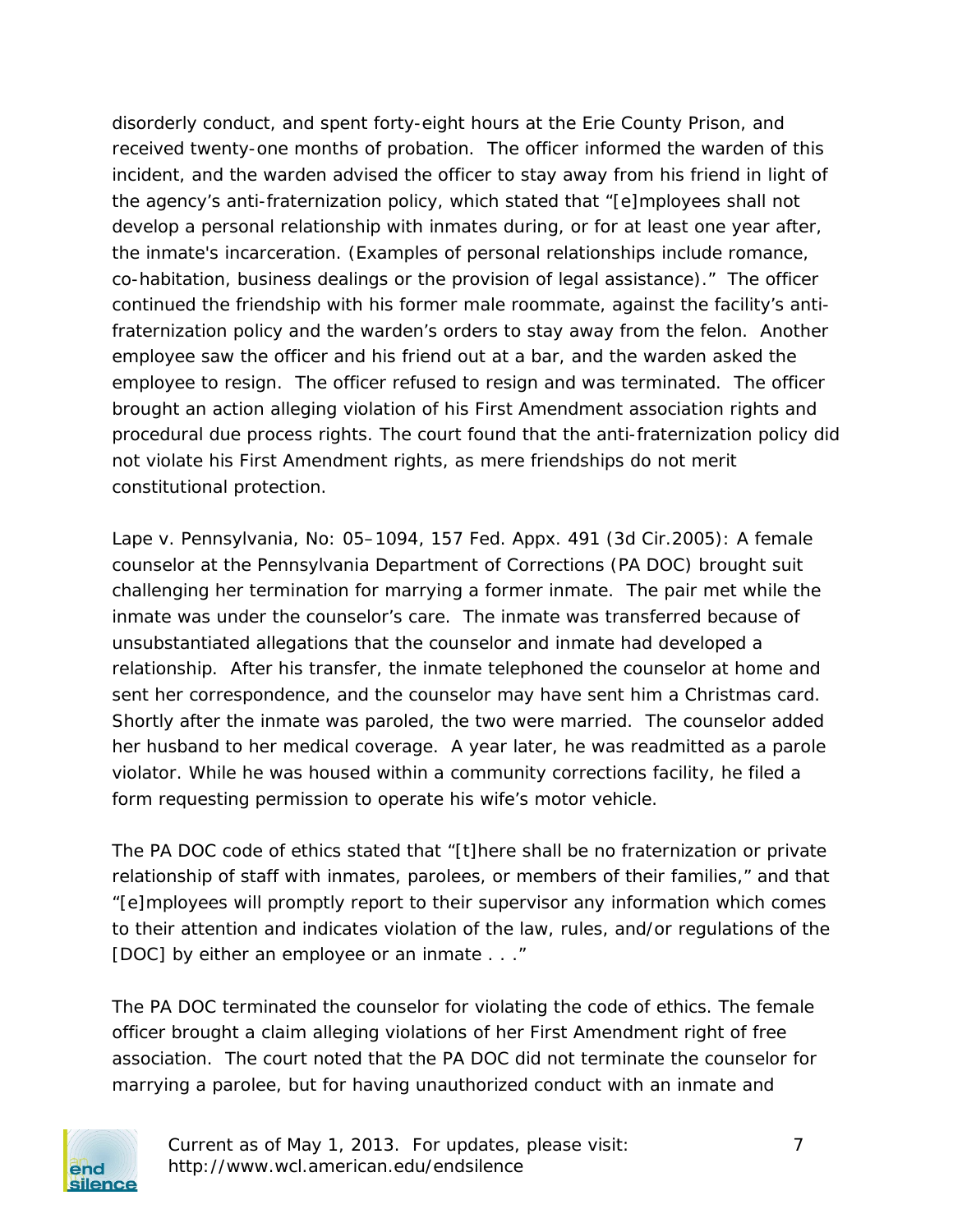parolee, and failing to disclose that conduct. The court granted summary judgment for the defendants, noting that "fraternization between guards and prisoners would not only increase the risk that contraband could be introduced into the facility, but would also compromise the respect and authority that must be commanded by correctional officers by giving inmates a basis to question their impartiality."

*Gardner v. Barry*, 1:10-CV-0527, 2012 WL 719005 (M.D. Pa. Mar. 1, 2012): A female probation officer and a male probationer under her direct supervision entered into an intimate relationship. The female officer subsequently left her position. Once the probation department learned of the relationship, they forbid the probationer from having contact with the officer. The officer and the probationer then married, and brought action alleging their First and Fourteenth Amendment associational rights were violated. The court granted summary judgment for the probation department, recognizing the compelling state interests in rehabilitation and protecting the integrity of the probation system.

*King v. Department of Corrections*, 2008 WL 4876082 (N.J. Super. A.D., November 13, 2008): A female nurse who was employed by a private contractor and working at the New Jersey State Prison met a male inmate in the course of her employment. The inmate requested a transfer to another facility, where the nurse then visited him on three occasions. Officers who searched the inmate's cell found letters and \$300 the nurse had given the inmate to use in the commissary. Officials banned the nurse from that facility and the contractor fired her. The inmate was disciplined for violating a provision in the inmate handbook which stated that "[a]ny inmate who participates in, or engages in, any unauthorized contact, interaction, or relationship with a staff member or volunteer shall be subject to disciplinary action." The court affirmed the inmate's discipline, finding that the nurse fit the handbook provision's definition of employee, as "her services as a nurse within a state prison were clearly part and parcel of the Department of Correction's delivery of medical care to inmates." The court further reasoned that, "[t]he constraints on undue fraternization should not evaporate when a prisoner is transferred to a different building within the State penal system, given the regular movement of prisoners and personnel to and from the various institutions."

*Leek v. New Jersey Dept. of Corrections*, 2008 WL 2026428, (N.J. Super. A.D., May 14, 2008): A male correctional officer at the New Jersey Department of Corrections (NJ DOC) who also worked part-time as an associate pastor at a local church, met a male criminal defendant facing the possibility of incarceration. The



Current as of May 1, 2013. For updates, please visit: 8 http://www.wcl.american.edu/endsilence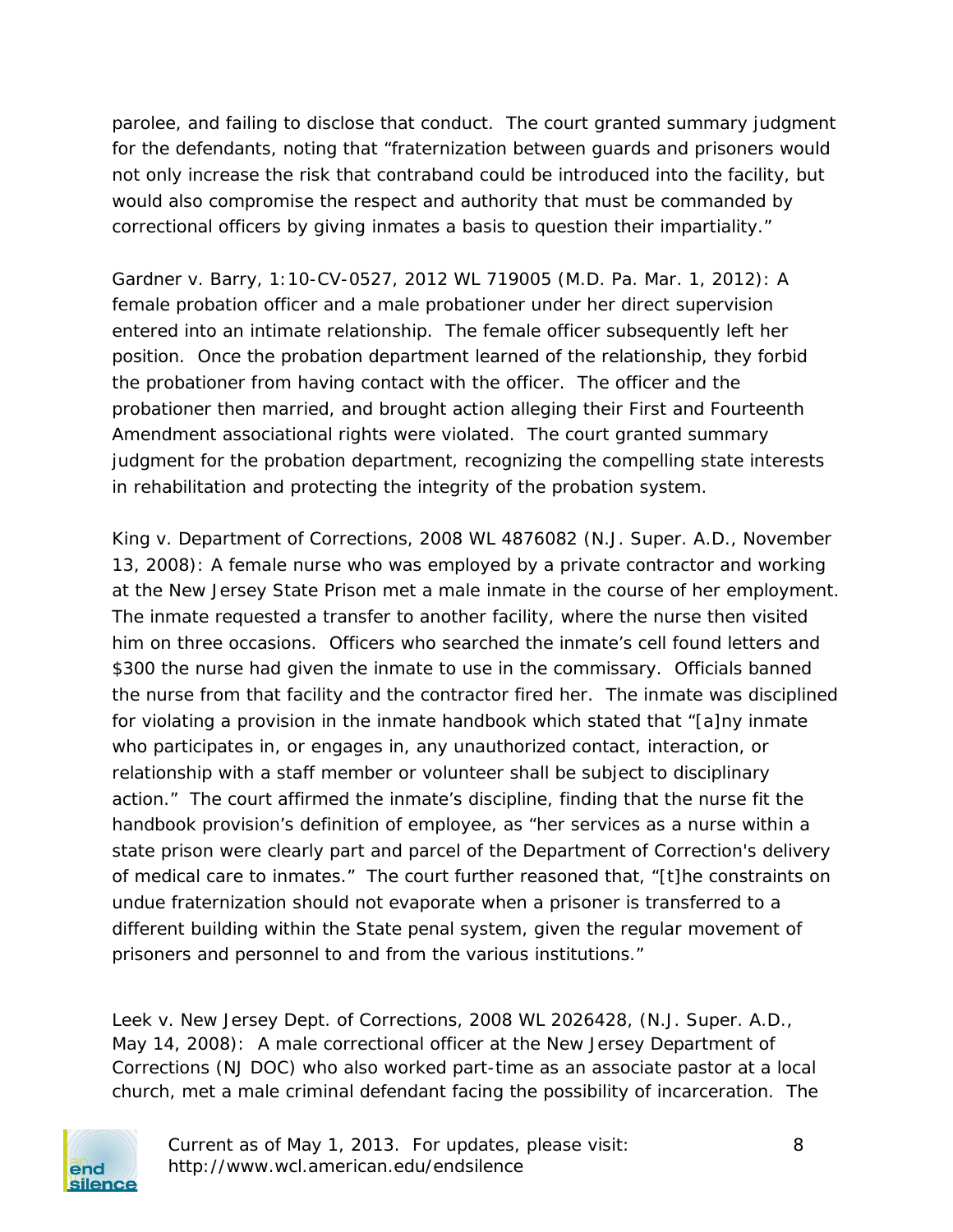criminal defendant came to the correctional officer for spiritual guidance. The correctional officer wrote a letter to the court on the defendant's behalf, and appeared with him in court. While he was in court, he wore a T-shirt with a corrections department insignia. The NJ DOC conducted a disciplinary hearing and gave the correctional officer a thirty-day suspension. The Administrative Law Judge (ALJ) found the officer had engaged in conduct unbefitting of an officer by breaking department rules concerning undue familiarity with inmates, and reporting of all prior relationships with inmates. The court deferred to the agency's interpretation of its own regulation that the criminal defendant could be considered an inmate, as breaches of security, loss of morale, and blackmail are still possible even before confinement. The court affirmed the ALJ's decision, finding that in writing a leniency letter and attending court with a criminal defendant, the officer became unduly familiar with an inmate, and he failed to report it. The court also denied the officer's claim of violation of his First Amendment rights, as the NJ DOC's right to ensure security and safety in its facilities outweighed the officer's First Amendment rights.

**4th Circuit** (Maryland, North and South Carolina, Virginia, West Virginia)

*Wolford v. Angelone*, 38 F.Supp. 2d 452 (W.D. Va. 1999): A female correctional officer began working with the Virginia Department of Corrections (VDOC) in 1992. She began living with her husband in 1995. The couple had a child in 1996. In 1997, the correctional officer's husband was convicted of multiple felony and misdemeanor offenses. The two married after his conviction, and two months later he started serving his sentence in the VDOC. The VDOC's anti-fraternization policy stated that, "[i]mproprieties or the appearance of improprieties, fraternization, or other non-professional association by and between employees and inmates, probationers, or parolees or families of inmates, probationers, or parolees shall be discouraged." The agency would typically terminate those who violated this policy. The plaintiff contended that, on April 23, 1997, the state investigator and the assistant warden interviewed her concerning her relationship with her husband and told her she could either resign or be fired. The officer brought a § 1983 action alleging that the VDOC, claiming that the anti-fraternization policy violated her First Amendment freedom of association right and her Fourteenth Amendment right to marry. The court applied the rational relation standard and concluded that the antifraternization policy of firing a state prison employee for her intimate relationship with an inmate is rationally related to the goal of maintaining prison security, and therefore does not violate the First or Fourteenth Amendments.



Current as of May 1, 2013. For updates, please visit: 9 http://www.wcl.american.edu/endsilence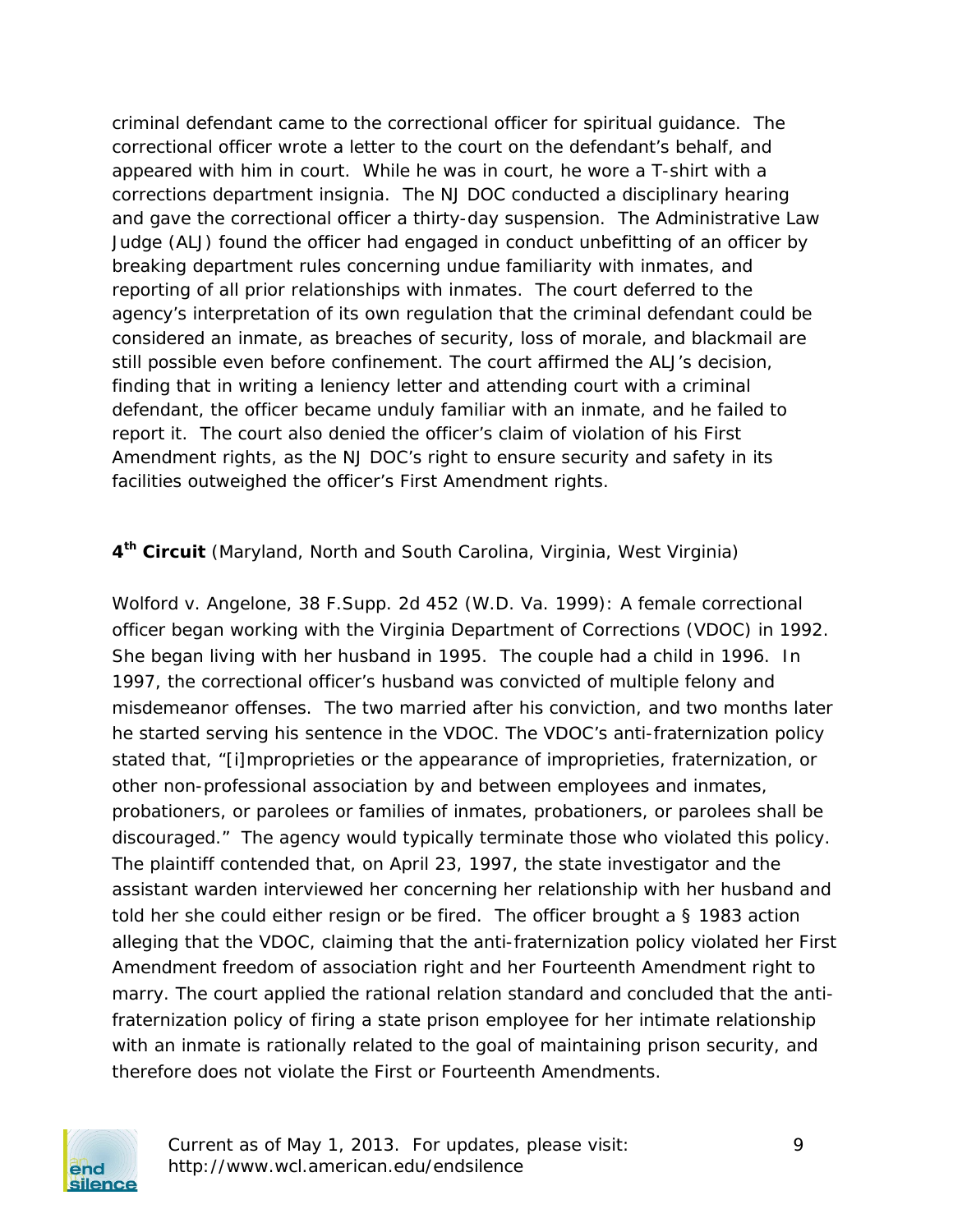## **5th Circuit** (Louisiana, Mississippi, Texas)

*Mississippi Dept. of Corrections v. Maxwell*, 913 So.2d 1013 (Miss. App., May 10, 2005): A female corrections counselor was working with a male inmate under her care. The inmate sent her a letter indicating he was depressed due to the holiday season. The counselor replied with a note, signed "your mom." The counselor claimed she was using a therapy known as "client-therapy relationships." The Mississippi Department of Corrections (MDOC) claimed this was against the correctional policy prohibiting relationships between employees and inmates. The agency recommended termination, however, the Employee Appeals Board reinstated the counselor, finding that termination was too harsh a remedy. The MDOC appealed her reinstatement. The court reversed the counselor's reinstatement, finding MDOC did not act in an arbitrary or capricious manner.

*Tillman v. City of West Point*, 953 F.Supp. 145 (N.D. Miss. 1996): A male police officer maintained a friendship with a male inmate in the Mississippi State penitentiary. The officer's inmate friend was under investigation as a potential murder suspect. The Mississippi Department of Corrections became aware of officer's friendship, and asked the officer to submit to a polygraph examination. The examination revealed that the officer had not been truthful regarding the extent of his friendship. The department terminated the officer, and the officer filed suit alleging violations of his First Amendment right to free association. The court found that because the officer and the suspect were merely friends, the relationship was not enough to invoke a constitutionally protected associational right under the First Amendment.

#### **6th Circuit** (Kentucky, Michigan, Ohio, Tennessee)

*Akers v. McGinnis,* 352 F.3d 1030 (6th Cir. 2003): The Michigan Department of Corrections (MDOC) had a rule on "Improper Relationships with Prisoners, Parolees or Probationers, Visitors or Families." Two female correctional officers brought suit against MDOC, alleging that this rule violated their rights to freedom of association.

The first plaintiff, a Wayne County probation officer, was contacted by a man she had dated before becoming an MDOC employee. At the time he contacted her, he was serving a life sentence without parole in a prison outside her jurisdiction. She exchanged several letters with him. When the supervisor realized that she was in

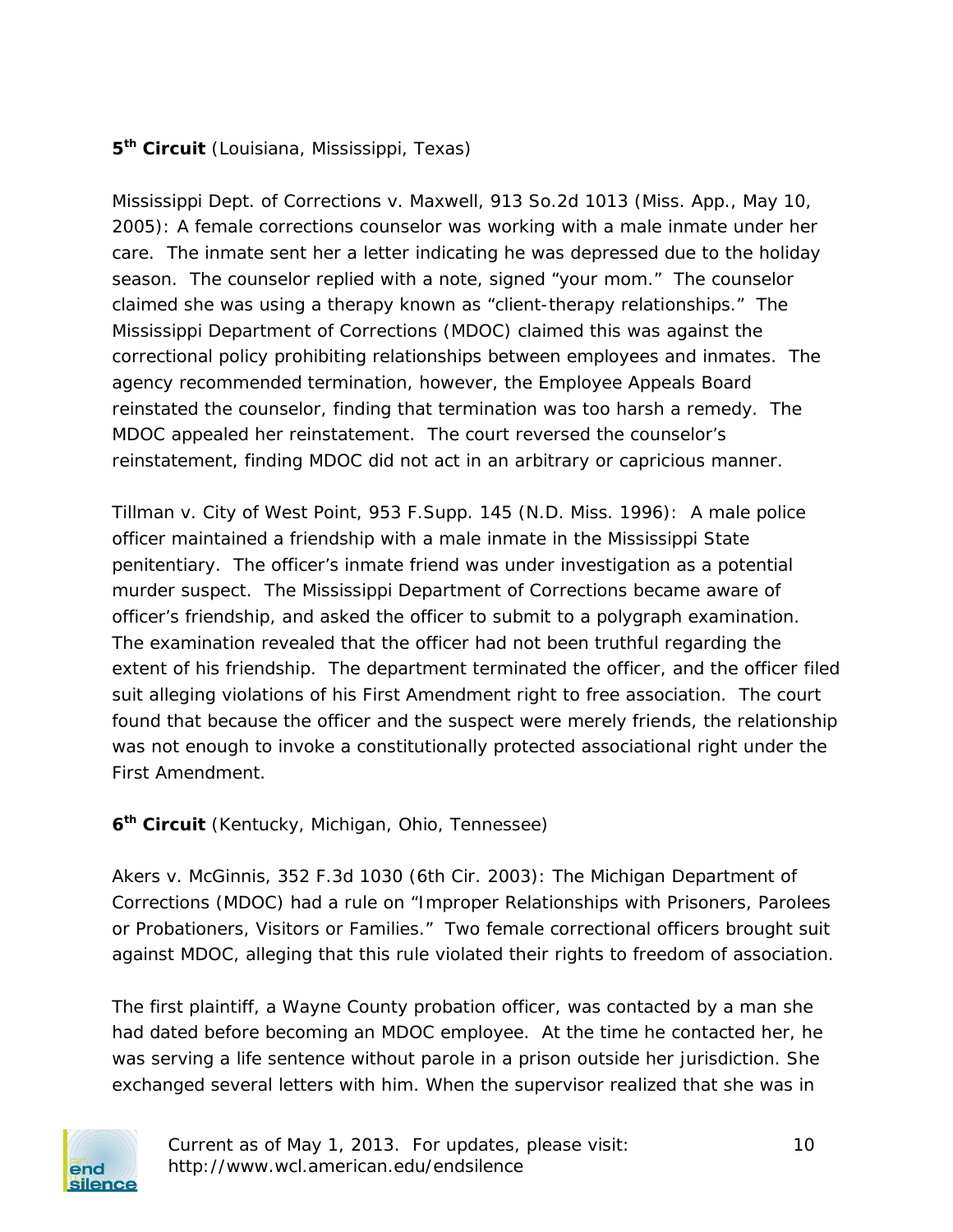violation of the department's rule on anti-fraternization, she approached her supervisor about the matter. Four months later, Wayne County terminated her for the rule violation.

The second plaintiff was a bookkeeper at a correctional facility in Chippewa County. She befriended a male inmate who worked as a clerk in the facility. Shortly after the inmate's release, the bookkeeper gave him a ride in her car to a job interview. MDOC terminated her for this rule violation.

The Sixth Circuit held that the MDOC's regulation easily met the rational basis test. The court found that MDOC had a legitimate interest in preventing fraternization between its employees and offenders and their families, and that the rule was a rational means for advancing that interest. Consequently, the rule withstood the constitutional challenge.

*West v. Facility Governing Bd. of Stark Cty. Community Corrections*, No. 2010CA00212, 2011 WL 2436605 (Ohio App. 5 Dist. Jun. 13, 2011): A male resident supervisor at Stark Regional Community Corrections Center (SRCCC) became romantically and sexually involved with a former female resident. The relationship began one to two weeks after the former resident left the facility. Subsequently, she became pregnant. SRCCC terminated the supervisor, due to its policy that expressly forbade employees from fraternizing with a former client for a period of one year after the client leaves the facility. The supervisor challenged his dismissal on the grounds that SRCCC's policy violated his constitutional right to privacy. The court found that the supervisor did not have a fundamental right to engage in a private, consensual sexual relationship with a former client of the correctional facility. Applying the rational basis test, the court determined that SRCCC's policy was reasonably related to its interest in "insuring the impartiality of correctional employees." The court based its decision on testimony from SRCCC's director, who stated that the aim of the policy was to protect SRCCC's integrity and reputation, as those released from SRCCC have continued contact with the facility, with more than 50% on intensive supervision for one year after release.

*Clark v. Alston*, 442 F. Supp. 2d 395 (E.D. Mich. 2006) A female applicant interviewed for a position as a probation officer. The interviewing judge withdrew her employment offer after learning she was married to a former inmate. The applicant stated that she left her employment with the Michigan Department of Corrections (MDOC) after an inmate alleged she instigated an improper

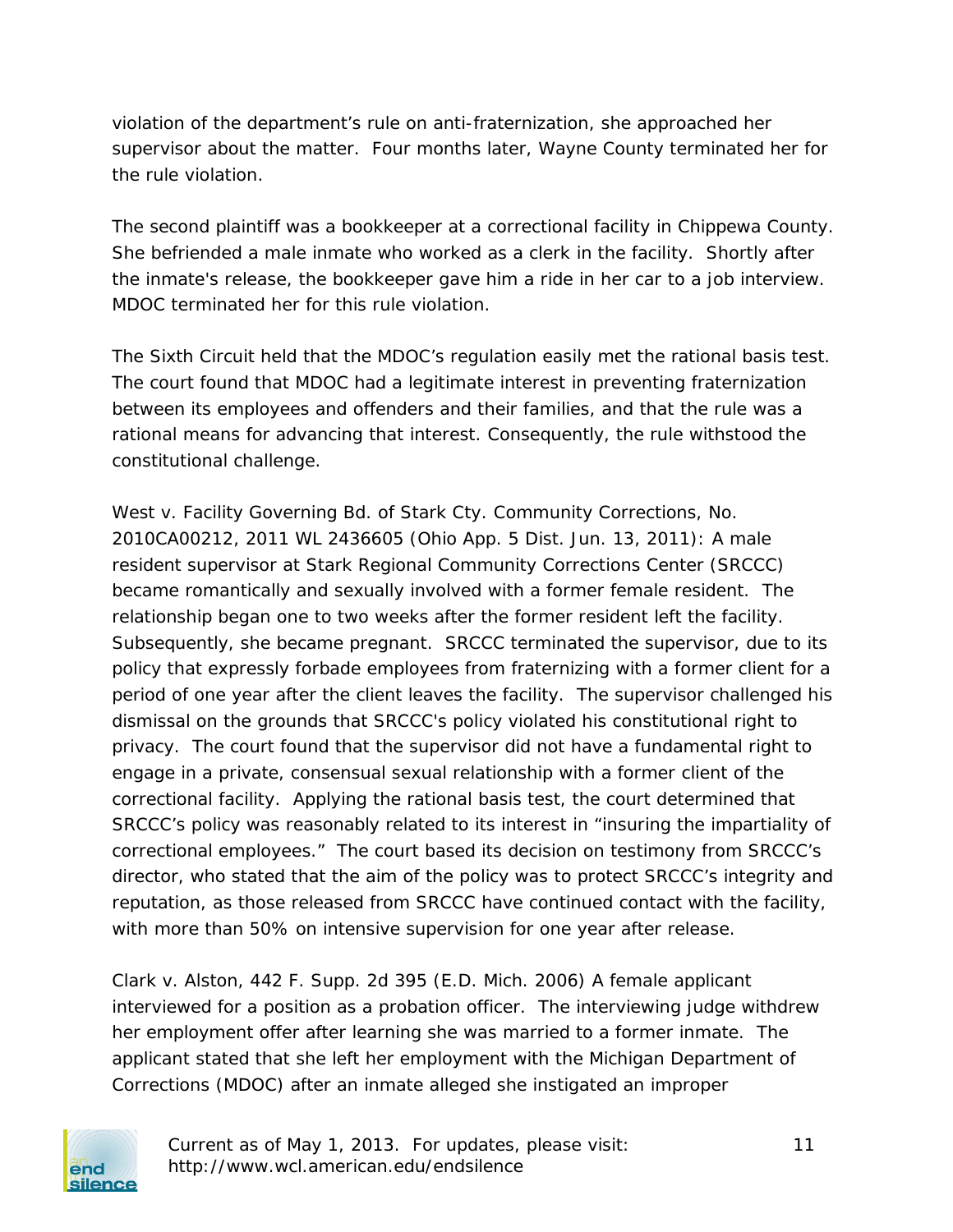relationship. She claimed that although she exchanged letters with and accepted gifts from the inmate, she did not begin a relationship with him until after she resigned. The MDOC, however, reported that she engaged in the relationship while the inmate was in custody, and later married him. The applicant alleged the judge violated her First Amendment right to freedom of intimate association. The court granted the judge's motion for summary judgment, finding that the judge's decision not to hire the applicant was not an "'undue' intrusion into plaintiff's marital relationship." The court found that the judge was justified in denying employment to a former correctional officer who engaged in a personal relationship with an inmate. The court also found that "even assuming arguendo that Plaintiff could establish that Defendant's conduct was an 'undue intrusion' into her marriage relationship, Plaintiff has failed to establish that her marital relationship was a substantial motivating factor in Judge Alston's decision not to hire her."

#### **7th Circuit** (Illinois, Indiana, Wisconsin)

*Keeney v. Heath*, 57 F.3d 579 (7th Cir. 1995): A female correctional officer became acquainted with a male inmate. Agency official suspected that the officer and inmate had begun an inappropriate relationship and transferred the inmate to another facility. The officer and inmate continued correspondence, and the officer began to visit the inmate. The captain questioned the officer about these visits, and she admitted she had a relationship with the inmate and planned to marry him. The captain told her to resign or give up her relationship, due to the agency policy forbidding employees from becoming "become involved socially with inmates in or out of the [jail]." She resigned and brought a § 1983 claim against county and jail officials alleging that the policy violated the Fourteenth Amendment due process right to marry. The Seventh Circuit held that rules which prohibit a correctional officer from dating an inmate who is in or out of jail do not violate the Fourteenth Amendment Due Process Clause. The court reasoned that the burden on the officer's right to marry was light, or at most moderate. Indiana has a unitary system of prisons and jails, and inmates frequently move among these facilities. Therefore an officer who is romantically involved with an inmate could facilitate unlawful communication or give favored treatment. Also, the court noted that this would give male inmates an incentive to romance female correctional officers, and inmates could claim any differences in treatment were due to an improper relationship. The court stated that "since the ratio of male prisoners to female guards is vastly higher than the ratio of female prisoners to male guards, there is



Current as of May 1, 2013. For updates, please visit: 12 http://www.wcl.american.edu/endsilence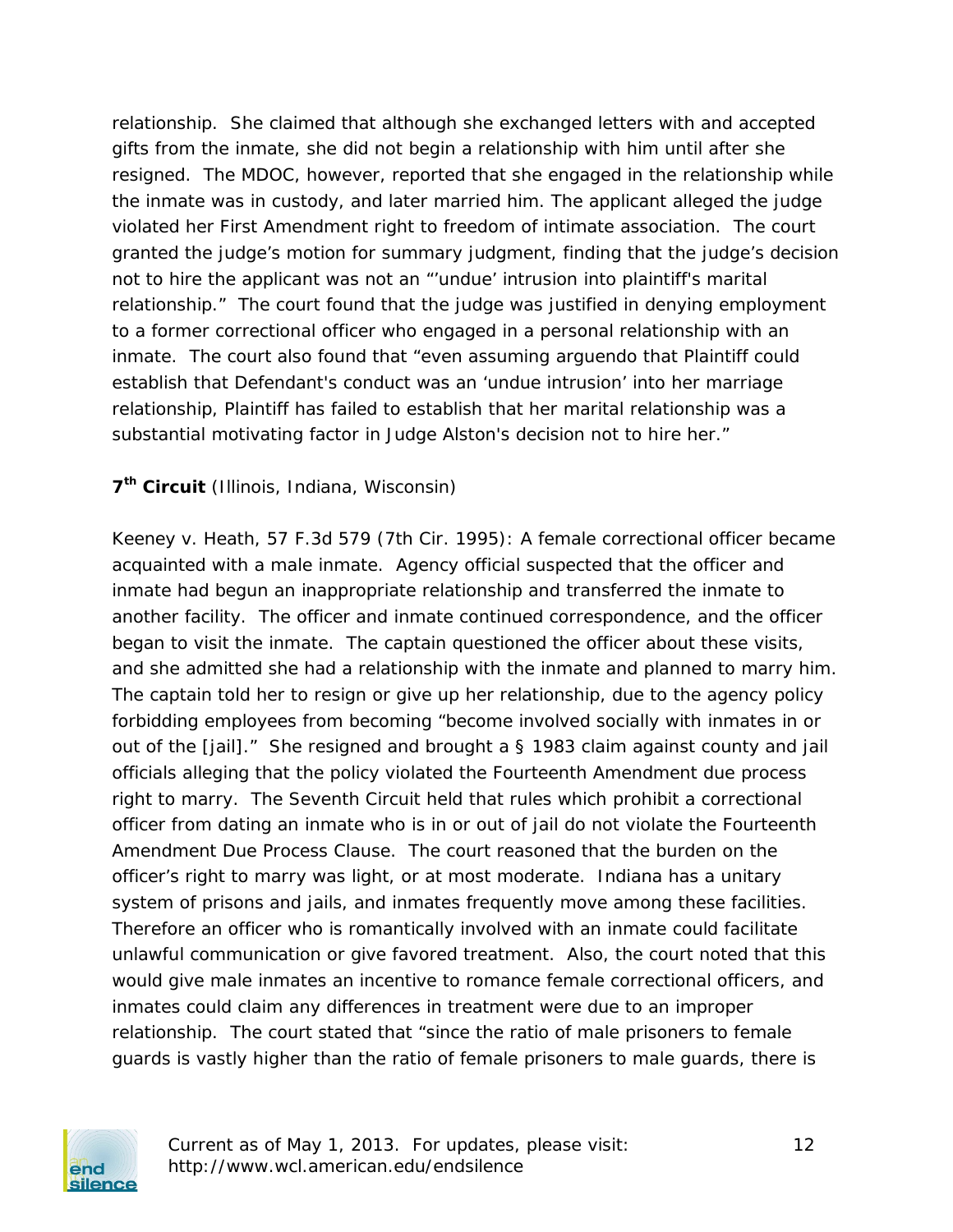no doubt that an anti-fraternization policy…will impair the marital prospects of women far more than those of men."

*Merrifield v. IL St. Police Bd.*, 691 N.E.2d 191 (App. 1997): The Illinois State Police Department had a policy that stated: "Except as necessary to the performance of official duties, or where unavoidable because of other family relationships of the officer, officers will avoid regular or continuous associations or dealings with persons *whom they know, or should know, are persons under criminal investigation or indictment*, or who have a *reputation in the community or the Department for present or past involvement in felonious or criminal behavior*." A male officer began dating a woman who was subsequently convicted on felony drug charges in another jurisdiction. The two moved in together after her release from custody, pending an appeal. The Department learned of this relationship, and when they questioned the officer, he lied about his knowledge of her criminal conviction, and indicated he had canceled their wedding plans. The officer later married the woman, and the Board recommended the officer's termination for the relationship and for lying during the investigation. The circuit court reversed, finding that the pending appeal was not criminal investigation within the meaning of the policy, and implemented a 30-day suspension for lying during the investigation. The Appellate Court reinstated the Board's decision of termination, as the officer's wife had a criminal reputation within the Department, as at least 11 officers in the area knew of her conviction.

**8th Circuit** (Arkansas, Iowa, Minnesota, Missouri, Nebraska, North and South Dakota)

*Wieland v. City of Arnold*, 100 F. Supp. 2d 984 (E.D. Mo. 2000): A male officer had an on-going, off-duty, personal relationship with a female felony probationer. While off-duty, the officer brought the probationer to a ribbon cutting ceremony, where the two posed for a picture that was published in the local newspaper. The officer was ordered to terminate his relationship, pursuant to a department policy forbidding officer's from "knowingly associating, on or off duty, with convicted criminals or lawbreakers under circumstances which could bring discredit upon the Department or impair an Officer in the performance of his duty." He brought an action alleging violation of his right to freedom of association and right to privacy. The court held that the department did not violate the officer's rights. The court found that it would be a closer case had the two been married, but the dating relationship was not sufficient to invoke a First Amendment claim. The officer's



Current as of May 1, 2013. For updates, please visit: 13 http://www.wcl.american.edu/endsilence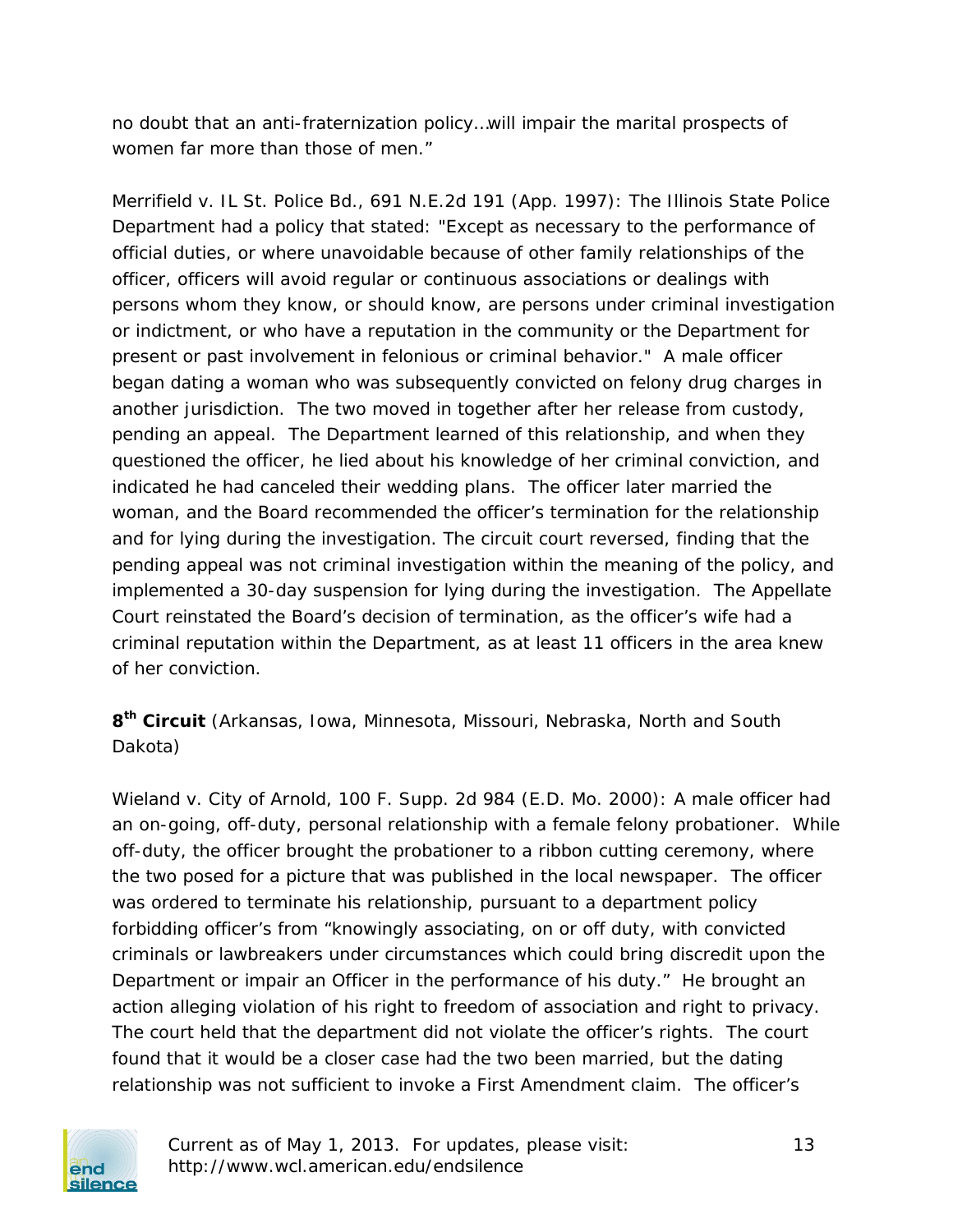interest in dating the probationer did not outweigh the city's interest in maintaining order in its police force.

*Department of Corrections v. Derry*, 510 S.E.2d 832 (Ga. App. 1998): A correctional officer filed a disciplinary report against an inmate, and the inmate asked a second correctional officer whether he thought the report was harassing. The second officer replied that he believed the report was meant to harass. The second officer was terminated from his position for violating the Department of Corrections rule that stated "Employees shall not, without the express written approval of the appropriate Deputy Commissioner, maintain personal association with, engage in personal business or trade with, or engage in non-job related correspondence with, or correspond in behalf of or for, known inmates...." The State Personnel Board upheld his termination, while the Superior Court reversed the ruling and reinstated the officer. The appellate court reversed the Superior Court's decision, and upheld the officer's termination. The court stated it was giving great deference to the Department's policy, and held that the interest in safety and efficient operations outweighed the officer's interest in expressing his personal opinion of another officer to an inmate.

**9th Circuit** (Alaska, Arizona, California, Hawaii, Idaho, Montana, Nevada, Oregon, Washington, Guam, Northern Mariana Islands)

*Bautista v. County of Los Angeles*, 190 Cal.App.4th 869, 118 Cal.Rptr.3d 714 (Cal.App. 2 Dist. 2010): A male police officer became associated with a known prostitute. He gave her rides in his car to a methadone clinic and to her home. On two occasions other police officers spotted the officer with the same woman, and advised him not to associate with her as she was a known prostitute and an active heroin user. The officer and the woman both indicated that they were not dating and that the officer was only helping her. The officer and the women eventually moved in together, and later married. The sheriff's department had a policy that stated "[m]embers shall not knowingly maintain a personal association with persons who are under criminal investigation or indictment and/or who have an open and notorious reputation in the community for criminal activity, where such association would be detrimental to the image of the Department, unless express written permission is received from the member's unit commander." After a hearing, the agency terminated the officer for violating the prohibited association policy, and failing to report his relationship. The court upheld the officer's termination. The court found that the county sheriff's department's policy "was



Current as of May 1, 2013. For updates, please visit: 14 http://www.wcl.american.edu/endsilence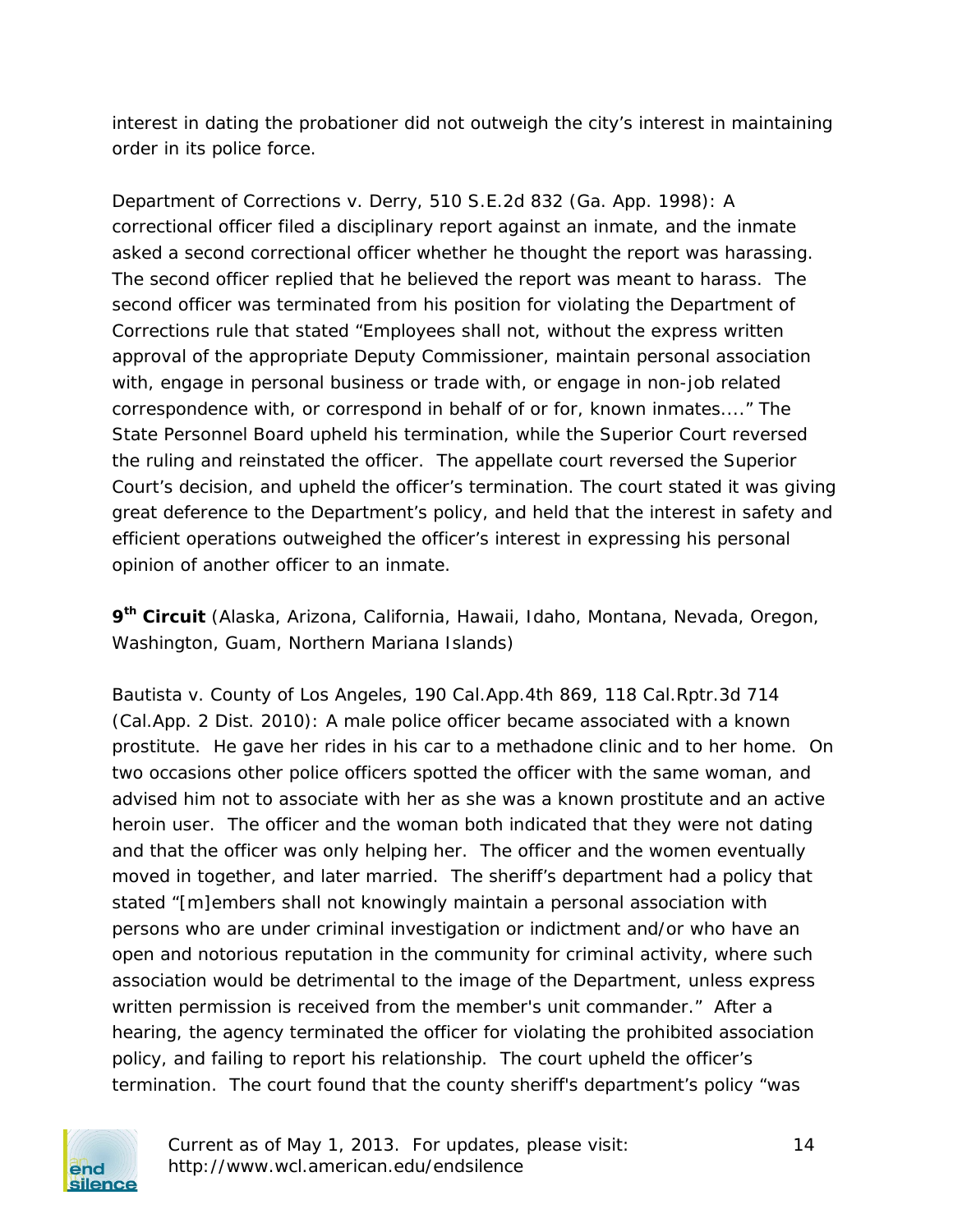rationally related to a legitimate interest in regulating officers' behavior to minimize conflicts of interest and protect the department's credibility and integrity, and thus the policy did not violate the intimate associational rights of a deputy sheriff who was terminated for violating the policy by engaging in a relationship with a known prostitute and heroin addict."

### **11th Circuit** (Alabama, Florida, Georgia)

*Burke-Fowler v. Orange County*, 447 F.3d 1319 (11th Cir. 2006): A female correctional officer met a male inmate serving a life sentence while he was assigned to her facility pending an appeal of his conviction. The two had direct contact on at least twenty occasions, but the officer asserted the interactions were always strictly professional. After the inmate was transferred to another facility, a mutual acquaintance delivered a letter from the inmate to the officer. The two continued corresponding, and the officer visited the inmate, and eventually married him. She continued this contact until he was paroled. Shortly after his parole, the county terminated the officer for violating the agency's anti-fraternization policy. The officer brought an action alleging racial discrimination and violation of Florida's civil rights act based on her marital status. The court upheld the district court's decision to grant summary judgment for the defendants. First, the officer claimed that white correctional officers who violated the agency's policy were not terminated for their conduct. The court found that the white officers who violated the policy either began their relationships before their partners were inmates, or that their conduct did not progress to the same level. The court, therefore, dismissed the officer's claim of racial discrimination. Second, the officer claimed a violation of the Florida state civil rights act, which prohibited employers from discharging employees based on marital status. The court found that County did not terminate the officer for her marital status, but for fraternizing with an inmate.

*Williams v. Miami-Dade County*, 969 So.2d 389 (Fla. App. 3 Dist., July 25, 2007): Miami-Dade had a policy that prohibited employees from "maintain[ing] or develop[ing] close, personal, intimate or sexual relationships, with inmates that the employees become acquainted with while the inmates are in the Department's custody." A second policy covered association with former inmates, and stated that "[a]ssociation with ex-inmates (regardless of whether or not they were found guilty, sentenced, served time, etc.) does not automatically constitute a conflict which would require an end to the contact. However, the professional relationship



Current as of May 1, 2013. For updates, please visit: 15 http://www.wcl.american.edu/endsilence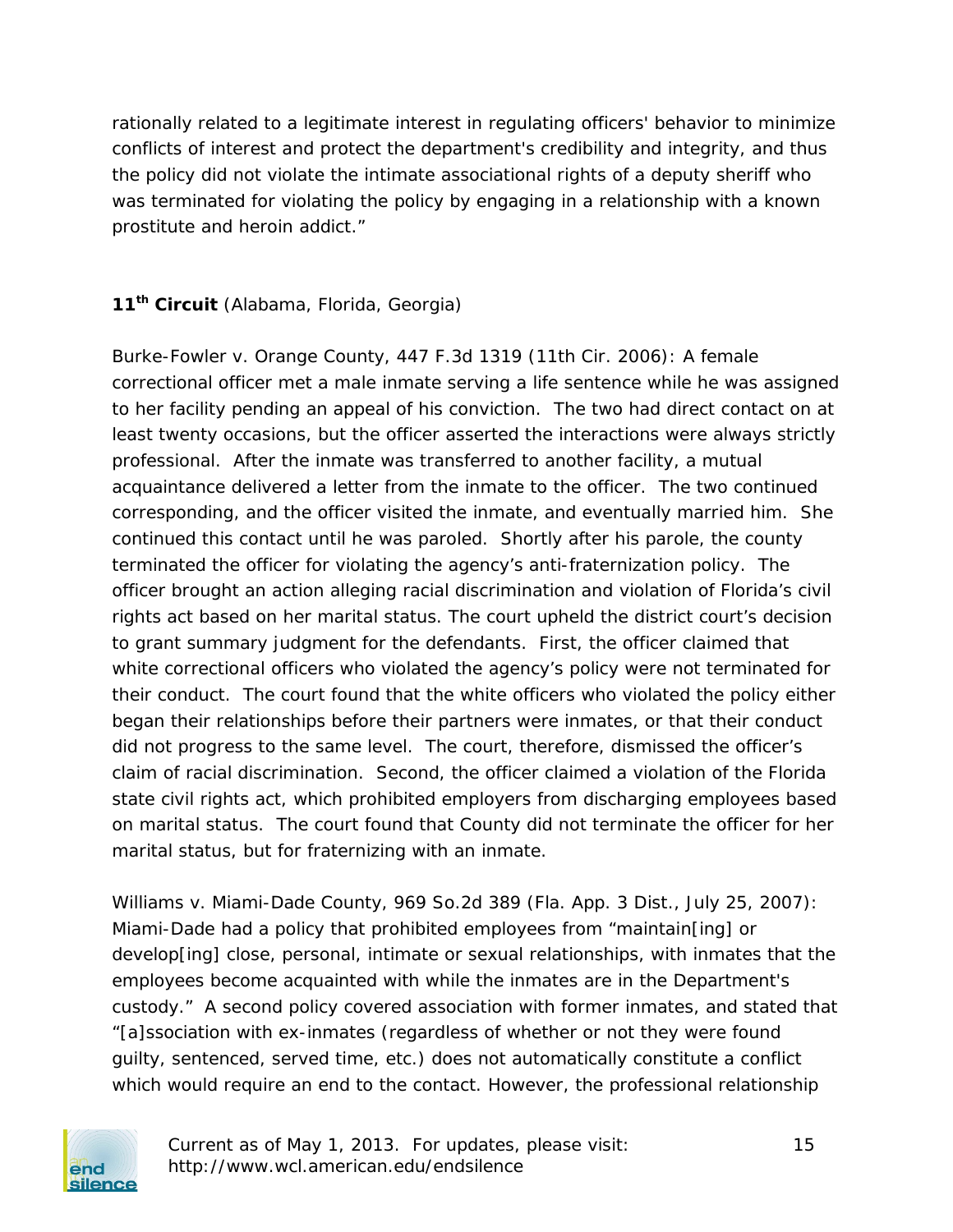standards applicable to current inmates applies to known or alleged ex-inmates, especially if they are, or appear to be, involved in criminal activity on a full time, part time, or an occasional basis." Miami-Dade County terminated a female correctional officer living with her boyfriend, a former felon, for violating these rules. The court found the officer's boyfriend was not an "inmate" within the meaning of the statute prohibiting developing personal relationships with inmates, and that her conduct had not violated the policy cautioning against association with former inmates. The court found that "no reasonable person could review the provisions at issue and know that cohabitating with a former felon—especially absent evidence that the employee knew that the former felon was involved in criminal activity—would be a cause for automatic termination."

#### **Cases Not Upholding Agency Anti-Fraternization Policies**

**3rd Circuit** (Delaware, New Jersey, Pennsylvania)

*Via v. Taylor,* 224 F. Supp. 2d 753, 758 (D. Del. 2002): A female correctional officer in the Delaware Department of Corrections (DDC) became acquainted with a male inmate under her care. The inmate entered a work release program and was then paroled. Upon his release, he moved in with the correctional officer. She reported this living arrangement, and was terminated for violating the agency's anti-fraternization policy. The policy stated "No staff person shall have any personal contact with an offender, incarcerated or non-incarcerated, beyond that contact necessary for the proper supervision and treatment of the offender. Examples of types of contact not appropriate include, but are not limited to, living with an offender . . . Any sexual contact with offenders is strictly prohibited. Contact for other than professional reasons with the offenders outside of the work place shall be reported in writing to the employee[']s supervisor."

The officer sued the Commissioner of Corrections, the former Commissioner of Corrections, the personnel director, and prison warden alleging her termination in accordance with agency policy violated of her First and Fifth Amendment rights to freedom of association and privacy. The court applied intermediate scrutiny, and found that the policy was unconstitutional as applied to the officer, in that it was not substantially related to ensuring discipline and security. The court went further, and struck down the policy for vagueness and overbreadth, as the policy would "prohibit all relationships with former inmates or parolees, even those that did not impact on security or operations." The court also noted that the rule was not



Current as of May 1, 2013. For updates, please visit: 16 http://www.wcl.american.edu/endsilence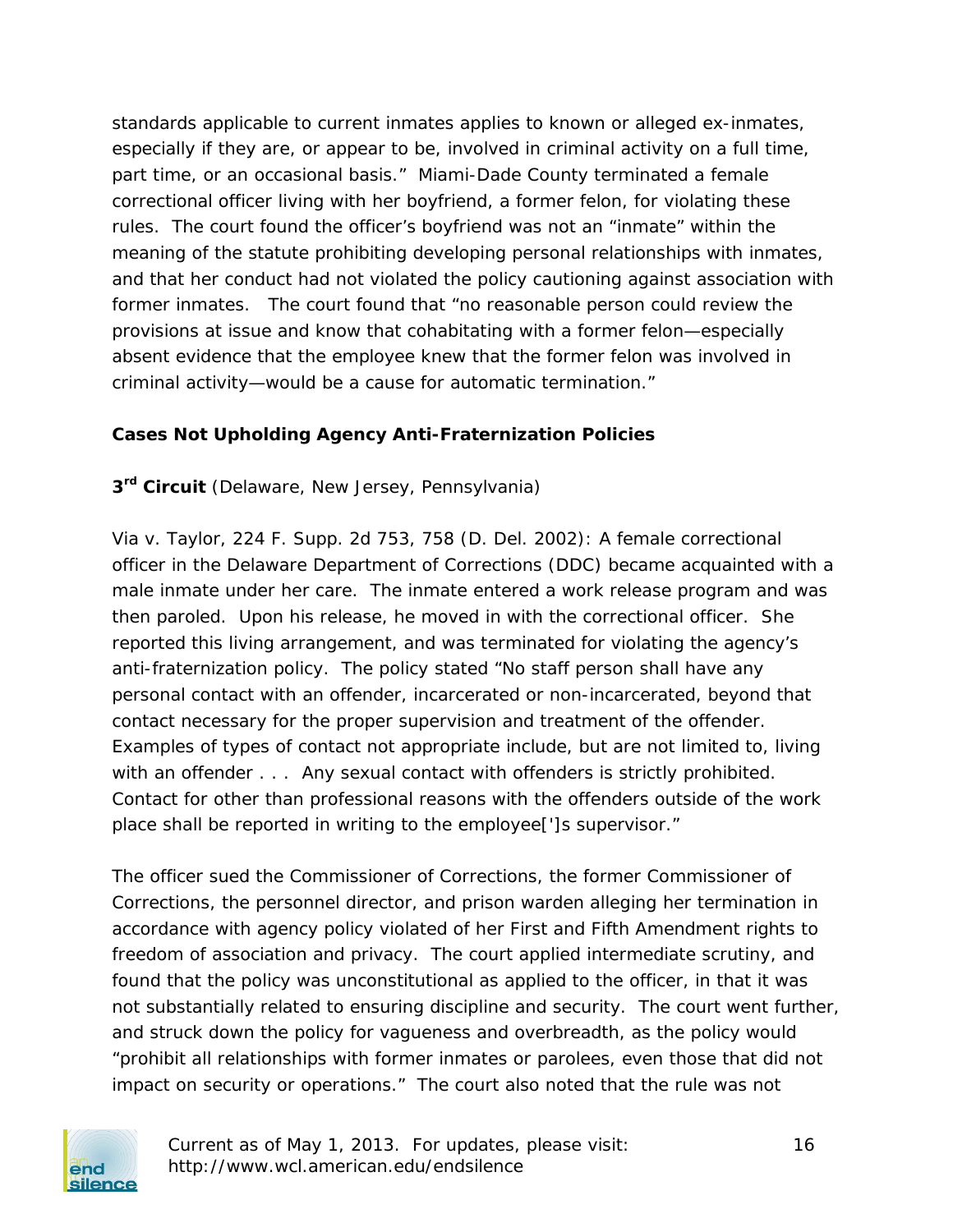uniformly instituted. No applicants had been rejected due to a pre-existing relationship with an offender, and DDC did not track how many new employees had these prior relationships.

### **7th Circuit** (Illinois, Indiana, Wisconsin)

*Ziccarelli v. Leake*, 767 F.Supp. 1450 (N.D. Ill. 1991): The Cook County Department of Corrections (CCDC) had an **unwritten** policy that prohibited officers from testifying about any job related matters, unless they were served with a subpoena, and either the assistant director or the executive director evaluated that subpoena. A correctional officer testified on behalf of a defendant in a death penalty hearing. The CCDC terminated the correctional officer for failing to report that he would be testifying. CCDC claimed that this policy was necessary to "ensure the safety of correctional officers who guard inmates and to ensure correctional officers are not indiscriminately making court appearances to testify about their jobs." The court held that the correctional officer's testimony was a matter of public concern, and therefore protected under the First Amendment, and that the CCDC's unwritten policy violated the officer's rights. The court found that the CCDC had not adequately justified the rationale behind the policy, as the officer's testimony did not jeopardize safety or security.

**9th Circuit** (Alaska, Arizona, California, Hawaii, Idaho, Montana, Nevada, Oregon, Washington, Guam, Northern Mariana Islands)

*Reuter v. Skipper,* 832 F. Supp. 1420 (D. Or. 1993): A female correctional officer became involved with a former inmate, and reported this relationship to her supervisor. The Sheriff's office later issued a new rule making it a presumptive conflict of interest for a correctional officer to associate with any person who was imprisoned or convicted of a felony within the past ten years. The officer was terminated from her position, pursuant to this new rule.

The officer brought a § 1983 action seeking a declaration that the First Amendment protected her association with the former inmate, and that the county sheriff's work rules were constitutionally overbroad. The court granted the officer's motion for summary judgment. The court determined that "a couple living together as husband and wife constitutes a 'family' in today's society." Therefore, the new rule prohibiting association with former inmates intruded on the family unit, and the court chose to apply intermediate scrutiny to the rule. The state asserted its interest in maintaining "security and protection of the jail facility," but the court found that the rule was not narrowly tailored to meet this interest. In finding that



Current as of May 1, 2013. For updates, please visit: 17 http://www.wcl.american.edu/endsilence